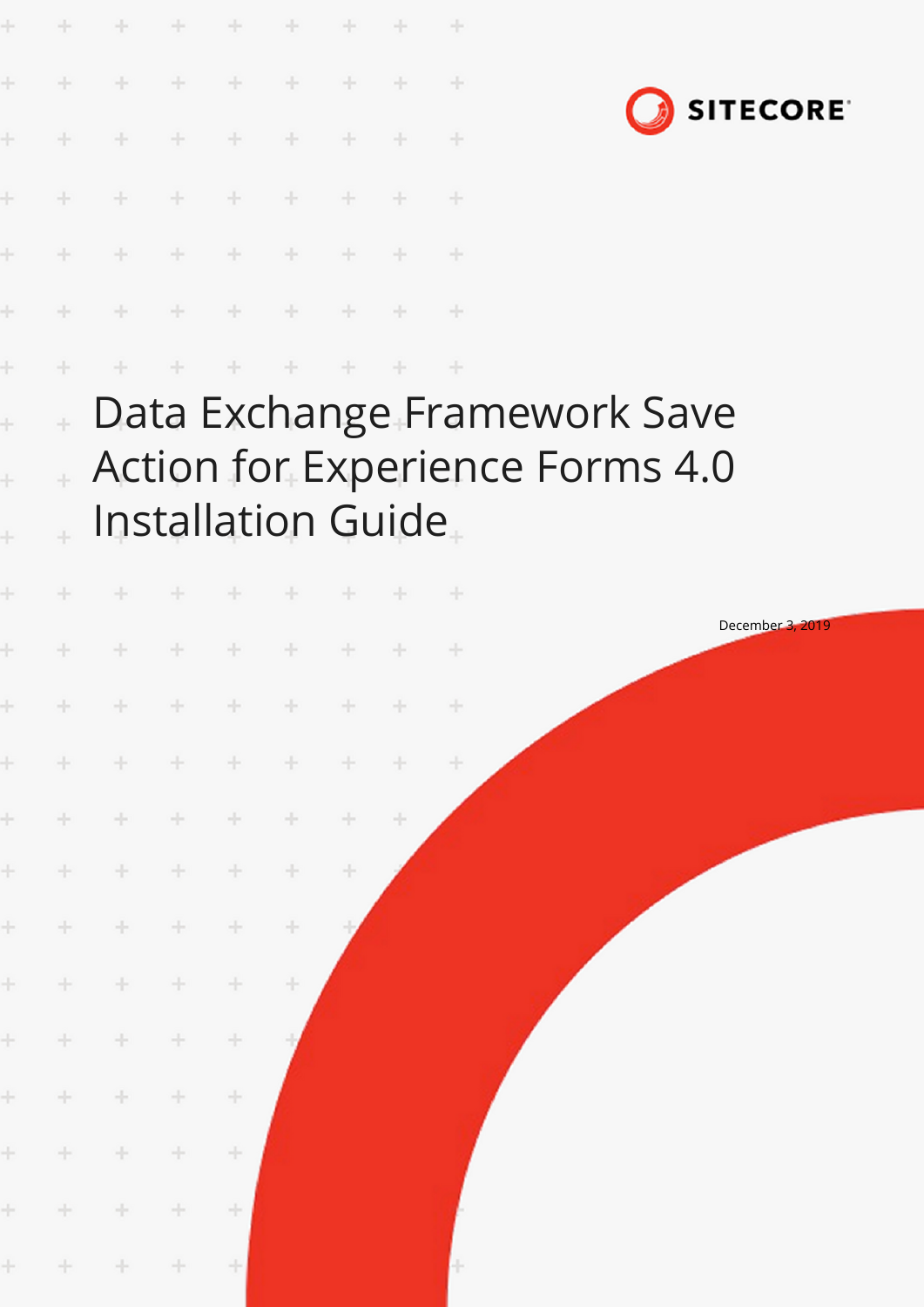

# **Table of Contents**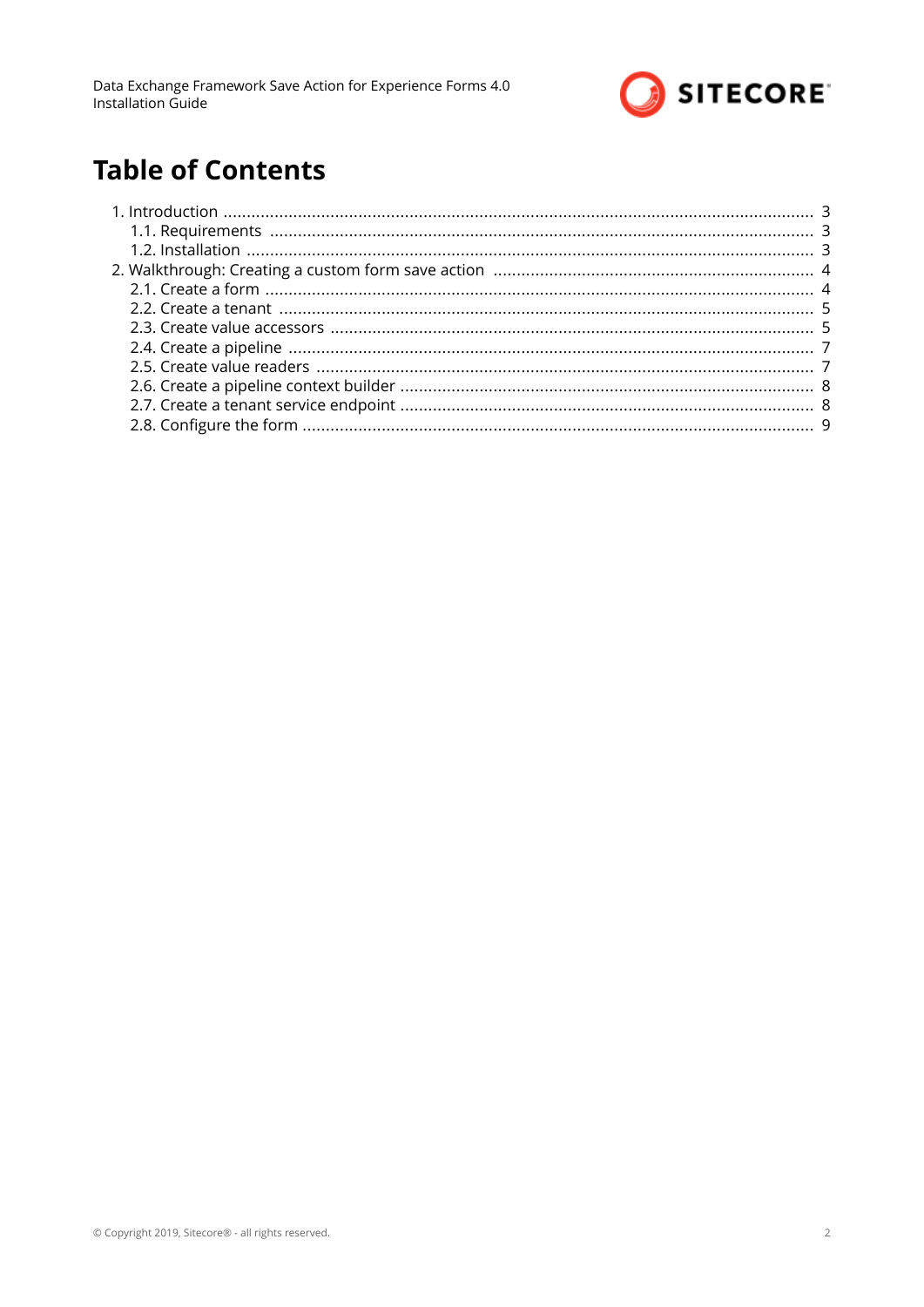

# <span id="page-2-0"></span>**1. Introduction**

With Data Exchange Framework (DEF) Save Action for Experience Forms 4.0.0 you can trigger synchronization of data whenever a user submits a form.

### **1.1. Requirements**

Make sure the following packages are installed before you install DEF Save Action for Experience Forms 4.0.0:

- Sitecore 9.3
- DEF 4.0.0
- Data Exchange Tenant Service 4.0.0
- DEF Tenant Web Service 4.0.0, deployed as a separate IIS site

## **1.2. Installation**

To install the DEF Save Action for Experience Forms 4.0:

• On your Sitecore server, download and install the DEF Save Action for Experience Forms 4.0.0 package.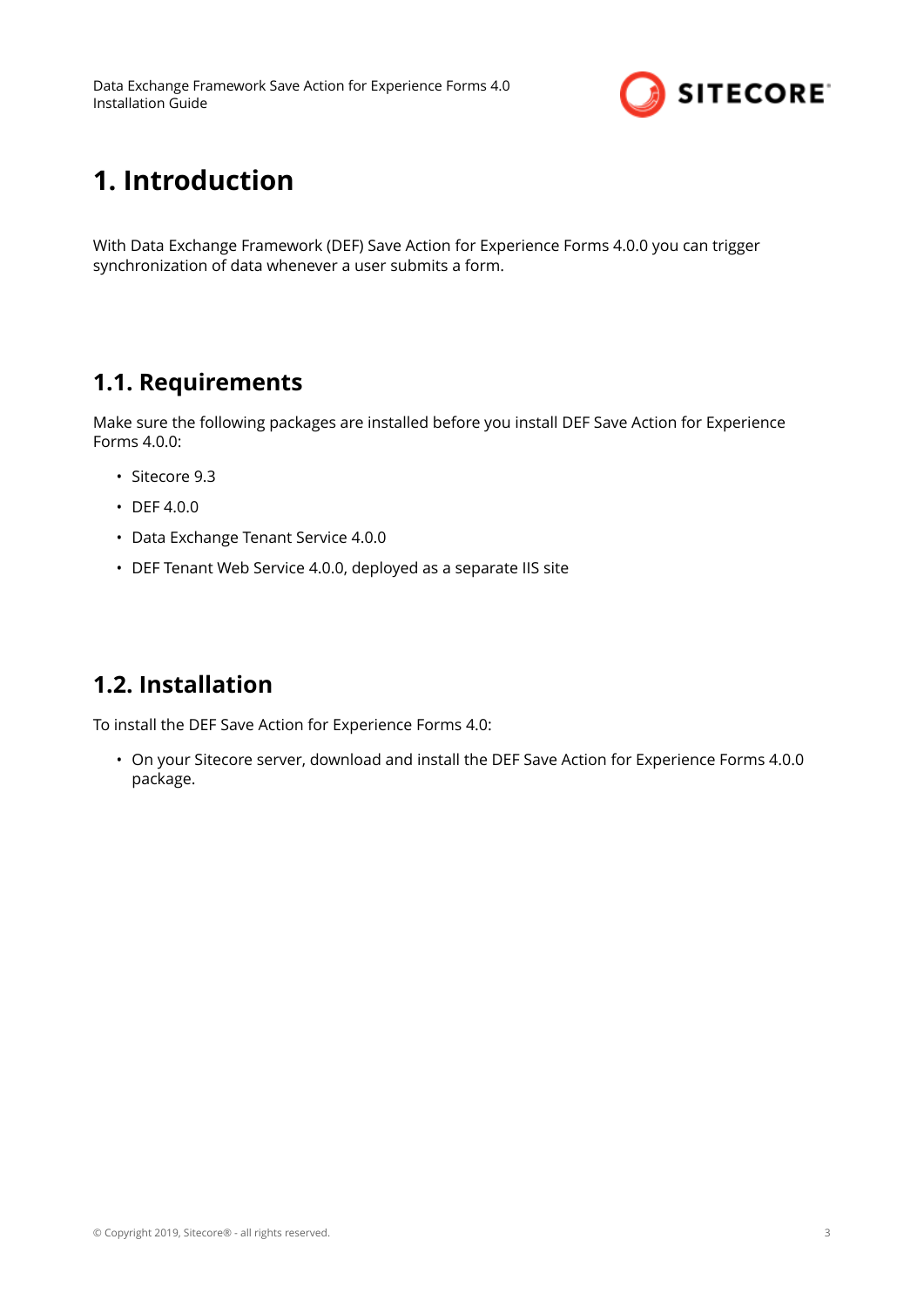

# <span id="page-3-0"></span>**2. Walkthrough: Creating a custom form save action**

This topic shows you an example of how to set up a custom Data Exchange Framework (DEF) save action for Experience Forms.

To set up a custom save action, you must:

- Create a form
- [Create a tenant](#page-4-0)
- [Create value accessors](#page-4-0)
- [Create a pipeline](#page-6-0)
- [Create value readers](#page-6-0)
- [Create a pipeline context builder](#page-7-0)
- [Create a tenant service endpoint](#page-7-0)
- Configure the form.

#### **2.1. Create a form**

When a website visitor submits a form on the website it triggers the save action. To create a form:

- 1. In the Sitecore Launchpad, click **Forms**. Click **Create**, and click **Blank form** to create a new form. Name it, for example, *Get in touch form*.
- 2. Add a single-line text field to the form and name it, for example, *Full Name*. Add a submit button.

|                  |  | Get in touch, today! |  |  |
|------------------|--|----------------------|--|--|
| <b>Full Name</b> |  |                      |  |  |
| Send!            |  |                      |  |  |
|                  |  |                      |  |  |
|                  |  |                      |  |  |

3. Save the form.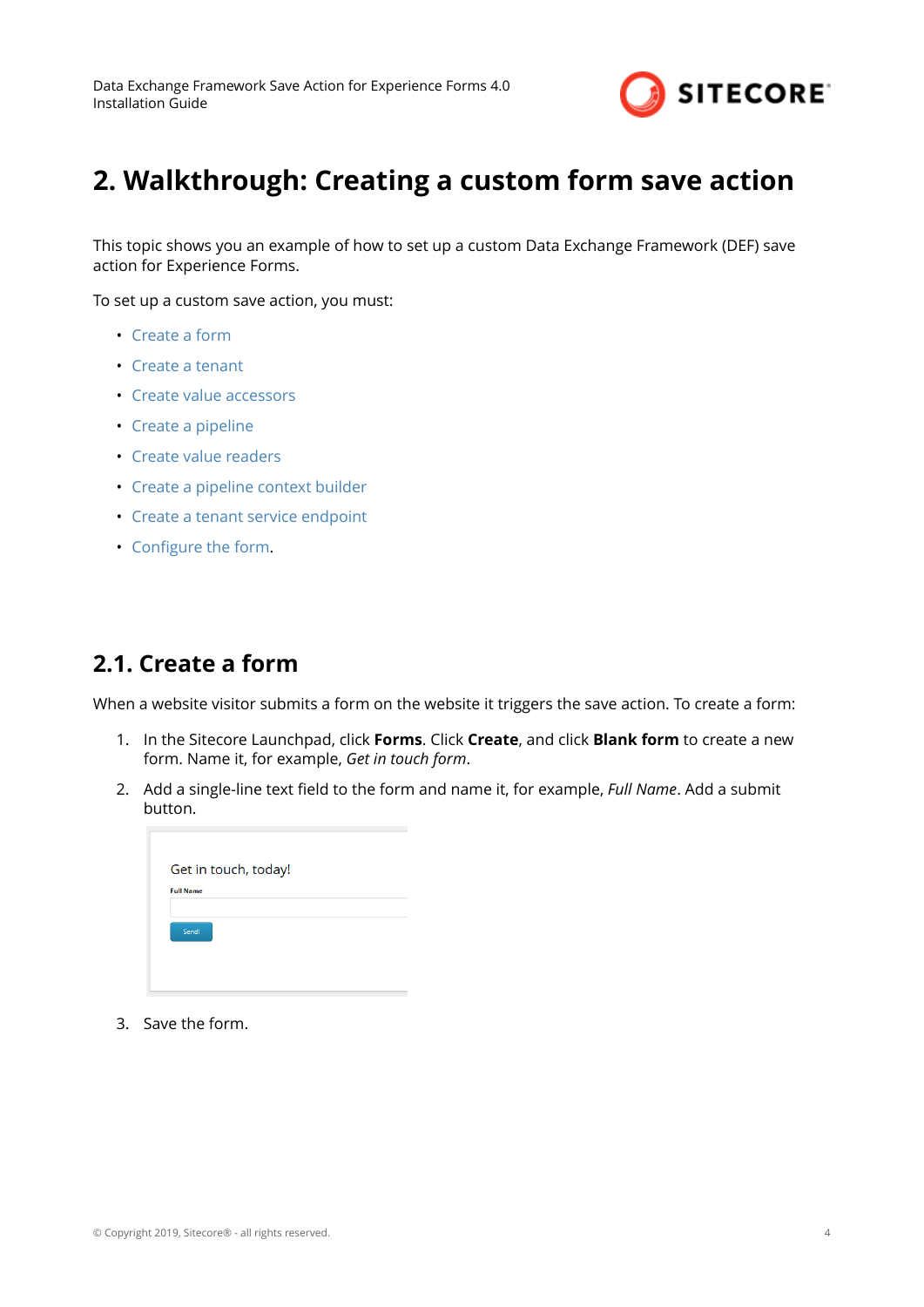<span id="page-4-0"></span>Data Exchange Framework Save Action for Experience Forms 4.0 Installation Guide



#### **2.2. Create a tenant**

The tenant is a container for the settings that must be configured for the save action. To create a tenant:

- 1. Open the Content Editor and navigate to /sitecore/system/Data Exchange.
- 2. On the **Folder** tab, click **Empty Data Exchange Tenant** to create a new tenant.
- 3. Select the created tenant and click on the **Data Exchange SDK** tab in the top menu bar.
- 4. Click **Upgrade Tenant**. In the **Instruction Set** field, click the **Tenant Service** option.
- 5. Make a note of the tenant ID. Add the tenant ID, host, and credentials in the <tenant service>\App Config\ConnectionStrings.config file, in the connection string called Sitecore. For example:

```
<connectionStrings>
    <add name="sitecore" connectionString="database=master;tenant id={841B0E94-4348-494D-
B32D-CA5E94F26ACC};host=my-sitecore;password=b;user name=sitecore\admin;timeout=20" />
</connectionStrings>
```
6. On your Sitecore Content Management and Marketing Automation Service servers, in the App Config\connectionstring.config file, make sure you have a connection string for the tenant web service associated with the tenant. For example:

```
<xmlversion="1.0" encoding="utf-8">
<connectionStrings>
    <add name="my-tenant" connectionString="https://my-tenant.service"/>
</connectionStrings>
```
#### **2.3. Create value accessors**

Value accessors read the values of the fields in the form. To create the value accessors:

- 1. Navigate to <tenant>/Data Access/Value Accessor Sets/Providers. If you already have a Forms folder, open it. If not, on the **Folder** tab, click **Forms Value Accessor Set** to create and open the Forms folder.
- 2. In the Forms folder, on the **Folder** tab, click **Forms Value Accessor Set** to create a new item. Name it, for example, *Get in touch form*.

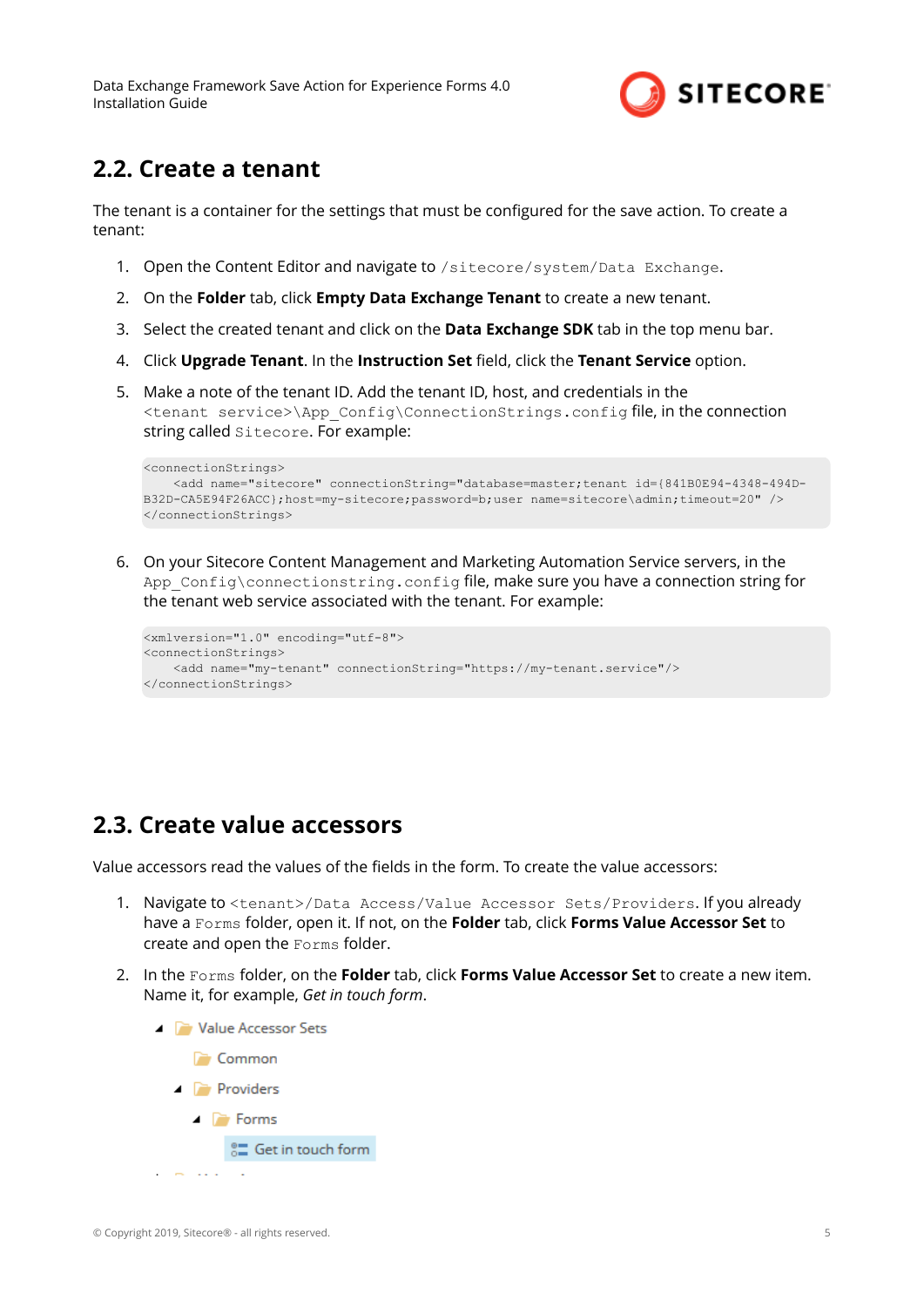

3. Select the item you created and switch to the **Content** tab. Select the form you created and save the item.

| Mappings Applied Actions                                     | <b>Quick Info</b>    |                                                                                               |
|--------------------------------------------------------------|----------------------|-----------------------------------------------------------------------------------------------|
| Value Accessor Sets                                          |                      |                                                                                               |
| <b>Common</b>                                                | Item ID:             | {F6F20266-B787-4680-BAB9-3819C04351FE}                                                        |
| <b>Providers</b>                                             |                      |                                                                                               |
| $\blacktriangle$ Forms                                       | Item name:           | Get in touch form                                                                             |
| <b>SE</b> Get in touch form                                  | Item path:           | /sitecore/system/Data Exchange/Forms Test/Data Access/Value Accessor Sets/Providers/Forms/Get |
| Value Accessors                                              | <b>Template:</b>     | /sitecore/templates/Data Exchange/Providers/Forms/Data Access/Value Accessor Sets/Forms Value |
| Value Readers                                                |                      |                                                                                               |
| <b>Value Writers</b>                                         | <b>Created from:</b> | [unknown]                                                                                     |
| $\blacktriangleright$ $\bigcirc$ Endpoints                   | Item owner:          | sitecore\Admin                                                                                |
| <b>E Pipeline Batches</b>                                    |                      |                                                                                               |
| $\blacktriangleright$ $\ominus$ Pipelines                    | <b>Settings</b>      |                                                                                               |
| $\blacktriangleright$ $\mathbb{E}$ Tenant Settings           |                      |                                                                                               |
| ◯ Value Mapping Sets                                         | Form [shared]:       |                                                                                               |
| $\triangleright$ $\curvearrowright$ Tenant Service Endpoints | Get in touch form    |                                                                                               |
| ▶ ■ Tenant Service Settings                                  |                      |                                                                                               |

4. From top menu bar, select **Data Exchange**, and click **Add Form Fields**.

|       |                                |               |         |                |                 |                  |              |                 |             |                   |                          | <b>Data Excl</b> |
|-------|--------------------------------|---------------|---------|----------------|-----------------|------------------|--------------|-----------------|-------------|-------------------|--------------------------|------------------|
|       | <b>HOME</b><br><b>NAVIGATE</b> | <b>REVIEW</b> | ANALYZE | <b>PUBLISH</b> | <b>VERSIONS</b> | <b>CONFIGURE</b> | PRESENTATION | <b>SECURITY</b> | <b>VIEW</b> | <b>MY TOOLBAR</b> | <b>DATA EXCHANGE SDK</b> | <b>DATA EXC</b>  |
|       |                                |               |         |                |                 |                  |              |                 |             |                   |                          |                  |
| π     |                                |               |         |                |                 |                  |              |                 |             |                   |                          |                  |
| Save  | Add Form Fields                |               |         |                |                 |                  |              |                 |             |                   |                          |                  |
| Write | Forms                          |               |         |                |                 |                  |              |                 |             |                   |                          |                  |
|       |                                |               |         |                |                 |                  |              |                 |             |                   |                          |                  |

5. To create value accessors, select the form fields whose values you want to read, and click OK.

| All<br>Form Fields                                             | Selected<br>FullName |  |
|----------------------------------------------------------------|----------------------|--|
| 4 B Get in touch form<br>$\blacktriangleleft$ $\boxminus$ Page | e                    |  |
| $\Box$ FullName                                                |                      |  |
|                                                                |                      |  |
|                                                                |                      |  |
|                                                                |                      |  |
|                                                                |                      |  |
|                                                                |                      |  |
|                                                                |                      |  |
|                                                                |                      |  |
|                                                                |                      |  |
|                                                                |                      |  |
|                                                                |                      |  |
|                                                                |                      |  |
|                                                                | FullName             |  |

The value accessors are located under the value accessor set item.

Value Accessor Sets

**Common** 

- **Providers** 
	- $\blacktriangle$  Forms
		- $\triangleq$   $\frac{0}{0}$  Get in touch form
			- Full Name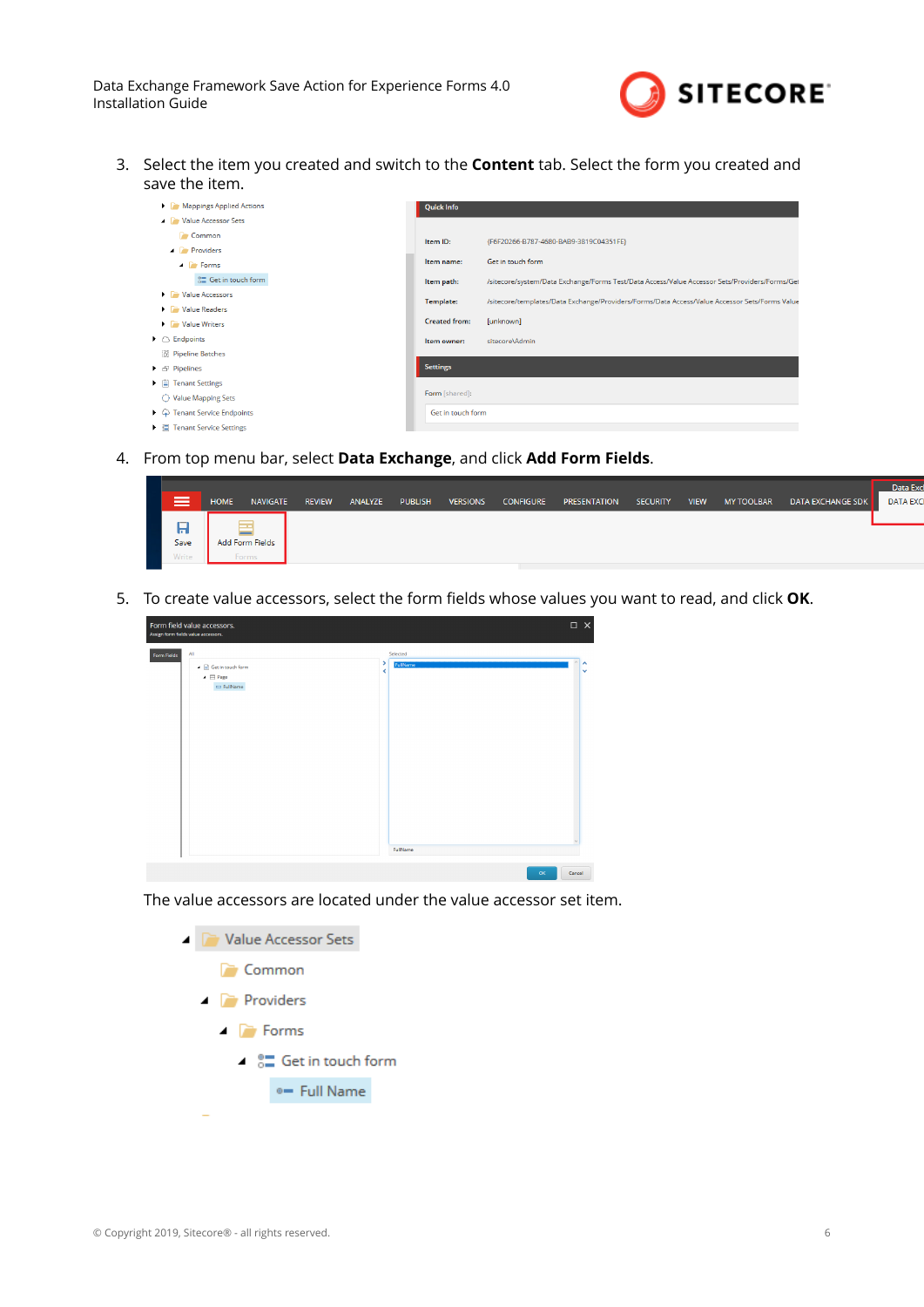<span id="page-6-0"></span>Data Exchange Framework Save Action for Experience Forms 4.0 Installation Guide



## **2.4. Create a pipeline**

To create a pipeline:

- 1. Navigate to <tenant>/Pipelines.
- 2. On the **Folder** tab, click **Pipeline** to create a pipeline. Name it, for example, *Form Testing Pipeline*.
- 3. On the **Folder** tab, click **Write to Log Pipeline Step** to create a new pipeline step. Name it, for example, *Write to Log Pipeline Step*.
- 4. Select the pipeline step and configure the **Full Name** value accessor as shown:

| $\blacktriangle$ $\blacktriangle$ Forms Test                                                                                                                                                                                              | Value Accessor(s) - Component used to read the identifier value [shared]:                                                                                                                                                                                                |                              |
|-------------------------------------------------------------------------------------------------------------------------------------------------------------------------------------------------------------------------------------------|--------------------------------------------------------------------------------------------------------------------------------------------------------------------------------------------------------------------------------------------------------------------------|------------------------------|
| <b>X</b> Data Access                                                                                                                                                                                                                      | All                                                                                                                                                                                                                                                                      | Selected                     |
| $\blacktriangleright$ $\bigcirc$ Endpoints<br><b>E Pipeline Batches</b><br>$\blacktriangle$ $\oplus$ Pipelines<br>$\blacktriangle$ $\ominus$ Form Testing Pipeline<br>□ Write to Log Pipeline Step<br>$\mathsf{F} \equiv$ Tenant Settings | $\blacksquare$ Providers<br>$\blacktriangle$ Forms<br>$\triangleq$ $\frac{6}{100}$ Get in touch form<br>• Full Name<br><b>No. Value Accessors</b>                                                                                                                        | $\wedge$<br><b>Full Name</b> |
| ◯ Value Mapping Sets<br>$\triangleright$ $\triangleright$ Tenant Service Endpoints<br>▶ ■ Tenant Service Settings                                                                                                                         | $\blacktriangleright$ $\blacktriangleright$ Value Readers<br>$\blacktriangleright$ $\blacktriangleright$ Value Writers<br>Object Location - Location where the object that the identifier value is read from [shared, standard value]:<br><b>Pipeline Context Source</b> | $\checkmark$                 |

5. Save the changes.

### **2.5. Create value readers**

To create value readers:

- 1. Navigate to <tenant>/Data Access/Value Readers/Common/.
- 2. On the **Home** tab, click **Dot Net Object from HttpRequest Content Value Reader** to create new item. Name it, for example, *FormModel From Http Content*.
- 3. Set the Type field to Sitecore.DataExchange.ExperienceForms.Models.FormModel, *Sitecore.DataExchange.ExperienceForms.Models*.

| <b>A</b> IMPROVEDUCTION AND ACCEPT                          |                                                                                                 |  |  |  |
|-------------------------------------------------------------|-------------------------------------------------------------------------------------------------|--|--|--|
| $\blacktriangleright$ $\blacktriangleright$ Value Accessors |                                                                                                 |  |  |  |
| Value Readers                                               | <b>Settings</b>                                                                                 |  |  |  |
| Common<br>○→ FormModel From Http Content                    | Type [shared]:                                                                                  |  |  |  |
| Providers                                                   | Sitecore.DataExchange.ExperienceForms.Models.FormModel, Sitecore.DataExchange.ExperienceForms.M |  |  |  |
| <b>Value Writers</b><br>$\mathbf{F}$                        |                                                                                                 |  |  |  |

- 4. Navigate to <tenant>/Data Access/Value Readers/Common/.
- 5. On the **Folder** tab, click **Raw Value Reader** to create a new item. Name it, for example, *Raw Value Reader*.
- 6. Navigate to <tenant>/Data Access/Value Readers/Common/.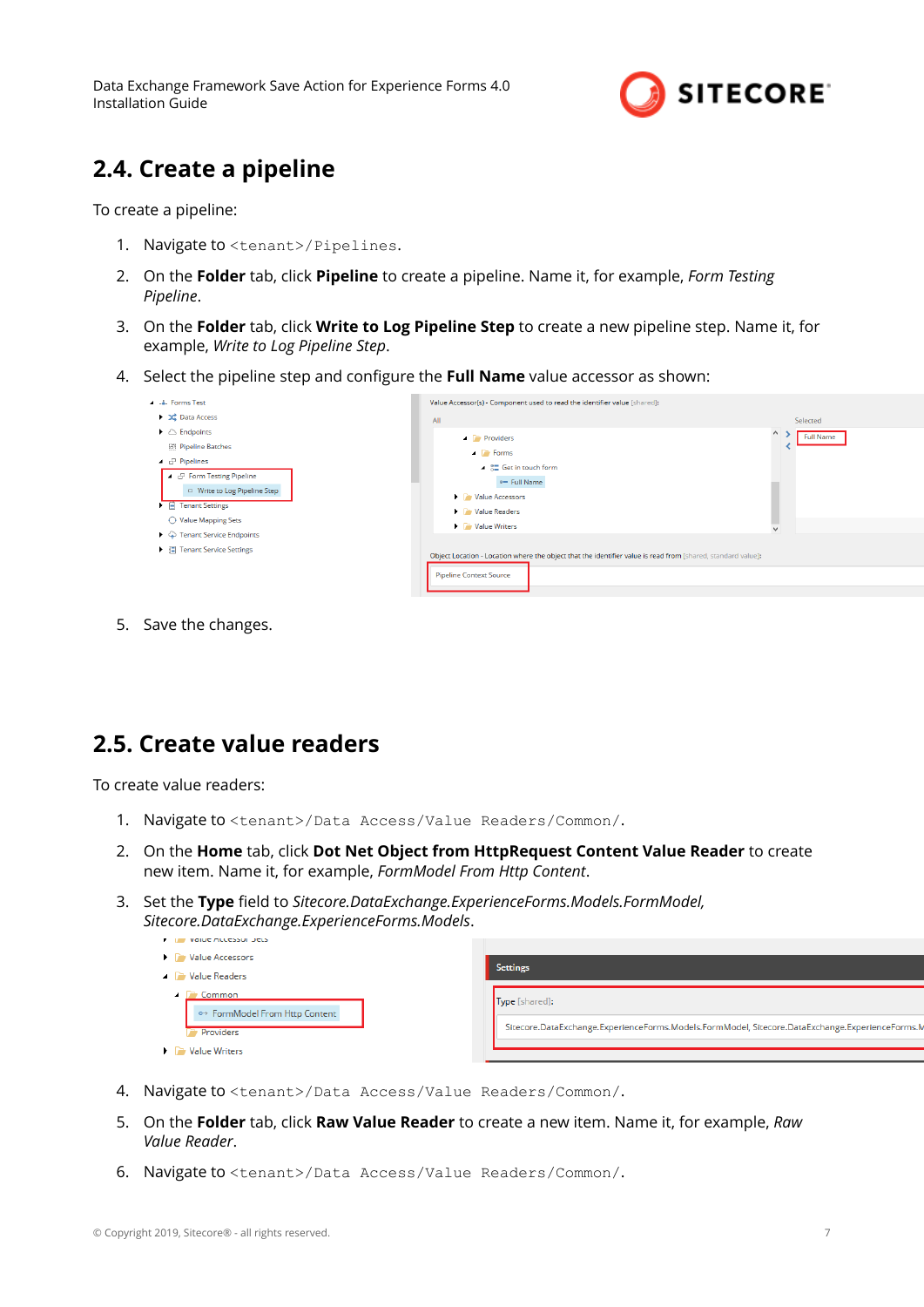

- <span id="page-7-0"></span>7. On the **Folder** tab, click **Synchronization Settings Plugin Value Reader** to create a new item. Name it *Synchronization Settings Plugin Value Reader*.
- 8. Set the **Storage Location** to *Source*.

| .ommon                                                     | <b>Settings</b>            |
|------------------------------------------------------------|----------------------------|
| <sup>o→</sup> FormModel From Http Content                  |                            |
| o→ Raw Value Reader                                        | Storage Location [shared]: |
| <sup>o→</sup> Synchronization Settings Plugin Value Reader | Source                     |
| Providers                                                  |                            |

9. Save the changes.

#### **2.6. Create a pipeline context builder**

To create a pipeline context builder:

- 1. Navigate to <tenant>/Tenant Service Settings/Pipeline Context Builders.
- 2. On the **Folder** tab, click **Pipeline Context Plugin Builder** to create a new item. Name it, for example, *Pipeline Context Plugin Builder*.
- 3. Set the **Value Transformer** field to the http request value reader that you created in the previous step.
- 4. Set the **Plugin Readers** field to the synchronization settings plugin value reader that you created in the previous step.

| $\blacktriangleright$ $\ominus$ Pipelines      |                                                  |                                            |
|------------------------------------------------|--------------------------------------------------|--------------------------------------------|
| $\blacktriangleright$ $\equiv$ Tenant Settings | Value Transformer [shared]:                      |                                            |
| ◯ Value Mapping Sets                           | Value Readers/Common/FormModel From Http Content |                                            |
| $\bullet$ Tenant Service Endpoints             |                                                  |                                            |
| <b>C</b> Form submitted endpoint               | Plugin Readers [shared]:                         |                                            |
| ▲ ■ Tenant Service Settings                    | All                                              | Selected                                   |
| Matching Conditions                            |                                                  |                                            |
| <b>4</b> Pipeline Context Builders             | Value Readers                                    | Synchronization Settings Plugin Value Read |
| Pipeline Context Plugin Builder                | $\triangleright$ $\triangleright$ Common         |                                            |
| Response Builders                              | <b>Providers</b>                                 |                                            |
| $\blacktriangleright$ $\rightarrow$ DCRM       |                                                  |                                            |
| <b>1</b> - Empty Data Exchange Tenant Branch   |                                                  |                                            |
| <b>A.</b> Forms Branch                         |                                                  |                                            |
| <b>A.</b> Forms Testing Tenant                 |                                                  |                                            |
| <b>Dictionary</b>                              |                                                  |                                            |
|                                                |                                                  |                                            |

5. Save the changes.

#### **2.7. Create a tenant service endpoint**

To create a tenant service endpoint:

1. Navigate to <tenant>/Tenant Service Endpoints.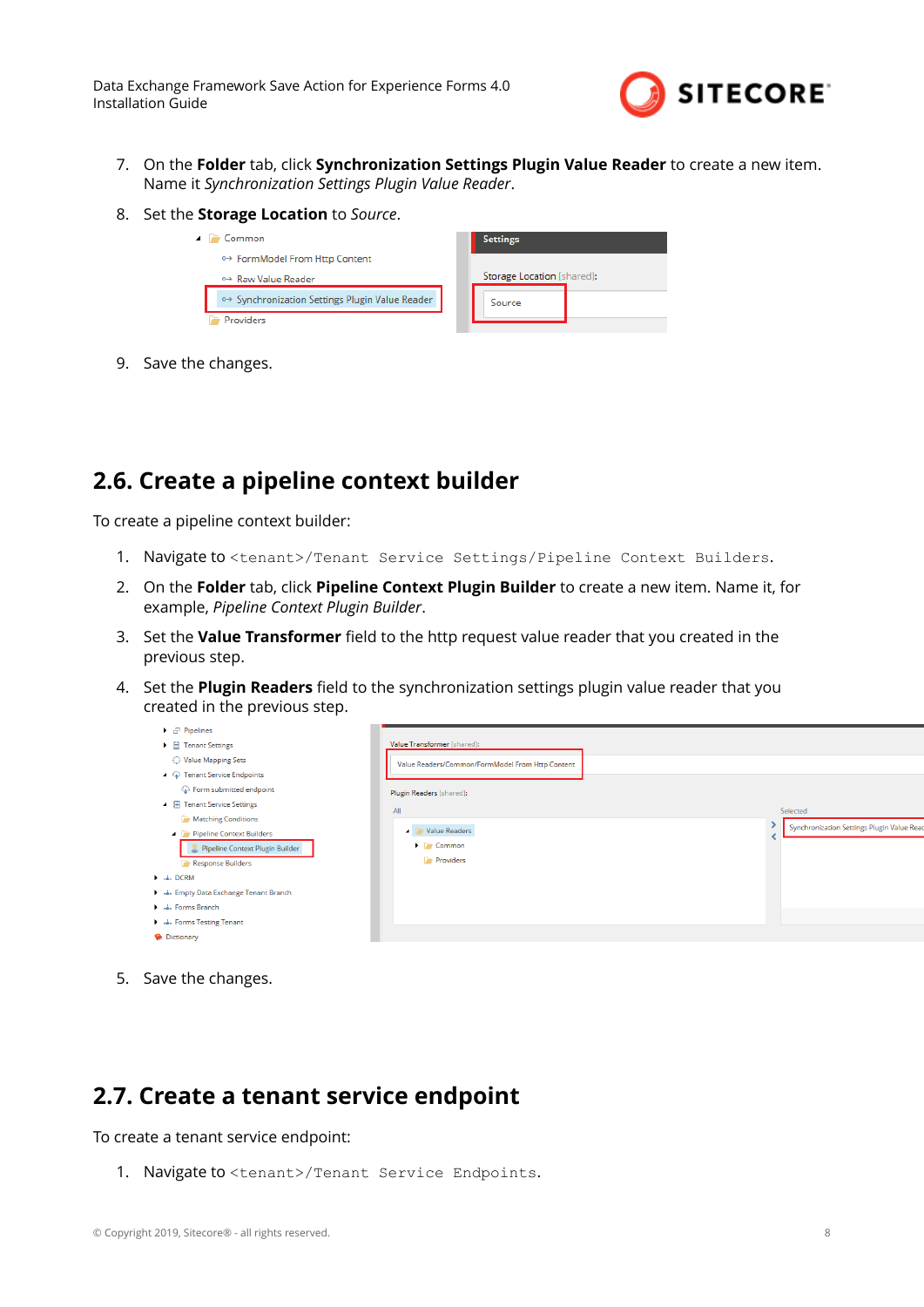

- <span id="page-8-0"></span>2. On the Folder tab, click **Pipeline Tenant Service Endpoint** to create a new item. Call it, for example, *Form submitted endpoint*.
- 3. Configure the endpoint with the parameters in this table:

| Parameter                | Content                                                   |
|--------------------------|-----------------------------------------------------------|
| Request Value Reader     | Value Readers/Common/Raw Value Reader                     |
| Pipeline Context Builder | Pipeline Context Builders/Pipeline Context Plugin Builder |
| Pipeline                 | Pipelines/Form Testing Pipeline                           |

4. Select the **Enabled** checkbox. Save the changes.

### **2.8. Configure the form**

You must configure the form to trigger the tenant service endpoint when a user saves the form. To do so:

- 1. From Sitecore Launchpad, click **Forms** and select the form that you created.
- 2. Select the **Submit** button in the form. On the **General** tab, in the **Submit Actions** section, click the plus sign to open a list of actions. In the list, click **Trigger DEF Sync Process** to add a submit action.



3. In the **Select the tenant service endpoint** pop-up, in the Data Exchange structure, select the Tenant Service Endpoint that you want to trigger when the form is submitted. In the **Connection String Name** field, enter the connection string that points to the URL for the tenant web service.